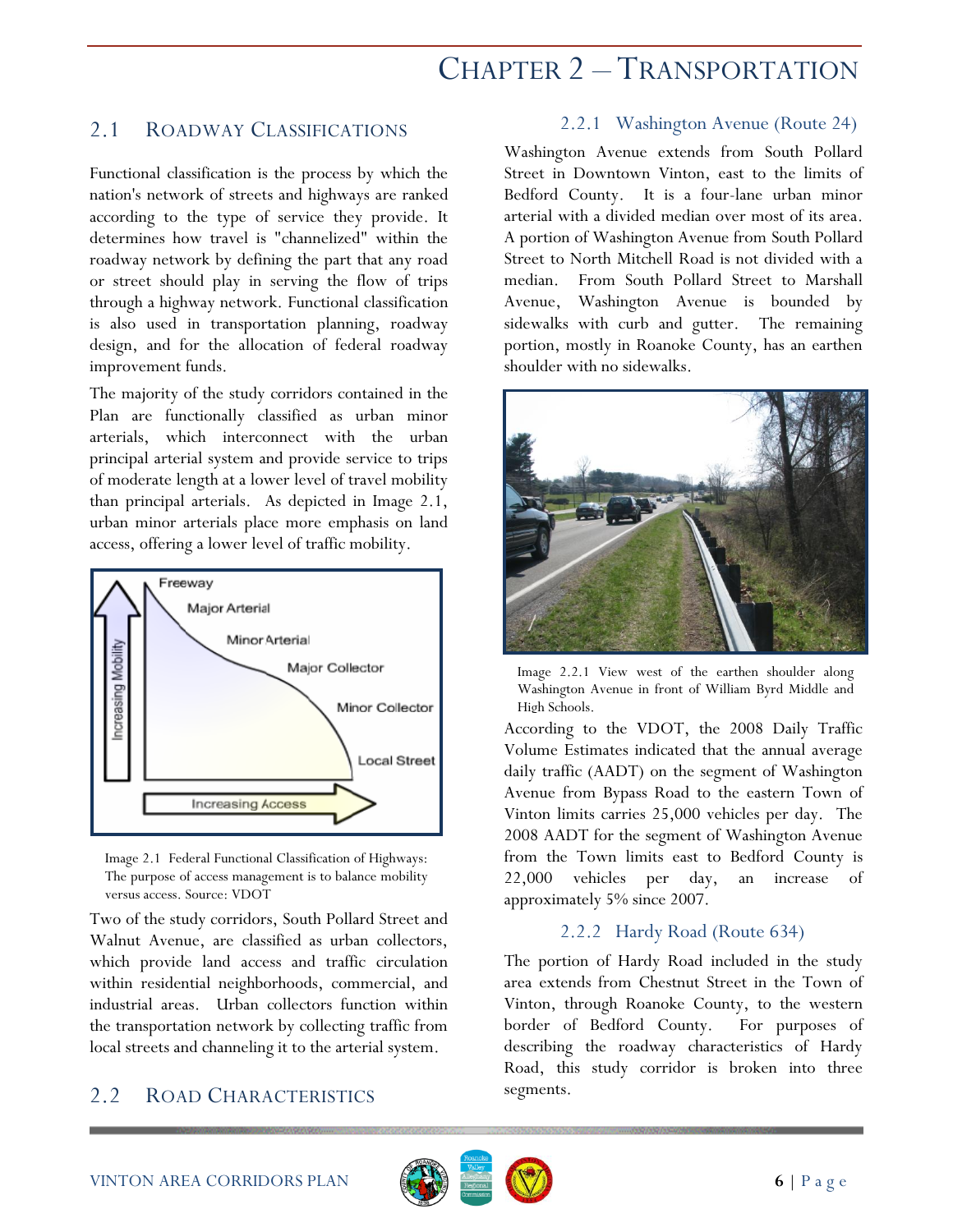

Image 2.2.2 The bicycle lanes along Hardy Road were the first in the Roanoke Valley.

The first segment of Hardy Road, from Chestnut Street to Bypass Road, is a four-lane urban minor arterial. This segment contains curb and gutter, with intermittent sidewalks on both sides.

The second segment of Hardy Road, from Bypass Road to the eastern town limits, is a four-lane collector with a continuous two-way, left-turn lane (TWLTL) located in the middle of the roadway. This segment contains curb and gutter, sidewalks on both sides, and designated bike lanes.

According to VDOT, the 2008 AADT count on

these two segments of roadway is 12,000 vehicles per day, an increase of 9% since 2007.

The third segment of Hardy Road, from the limits of Roanoke County to Bedford County, tapers to a two-lane urban minor arterial with earthen shoulders and no sidewalk or bike lanes. According to VDOT, the 2008 AADT count on this segment of roadway is 11,000 vehicles per day.

It is important to note that at the commencement of this Plan, the second segment of Hardy Road was listed on the Six-Year Secondary Road Improvement Plan. This project proposed to widen the existing two-lane section to four-lanes. Due to poor economic conditions and State budget deficits, this project has been removed from the Six-Year Road Improvement Plan. For more information regarding the Six-Year Secondary Road Improvement Plan, see Section 2.7 of this Chapter.

#### 2.2.3 Virginia Avenue (Route 24)

Virginia Avenue (Route 24) extends from the eastern limits of the City of Roanoke, through the Town of Vinton to Chestnut Street. This segment of Route 24 is a divided, four-lane, urban minor arterial. Both sides of Virginia Avenue have

| Table 2.2 Roadway Characteristics |                          |                        |                |                                    |                     |                         |                   |  |  |
|-----------------------------------|--------------------------|------------------------|----------------|------------------------------------|---------------------|-------------------------|-------------------|--|--|
| Route                             | From                     | T <sub>o</sub>         | Lanes          | Lane<br>Width<br>(f <sub>t</sub> ) | Shoulder<br>Surface | Speed<br>Limit<br>(mph) | Sidewalks         |  |  |
| <b>Washington Avenue</b>          | South Pollard Street     | <b>Mitchell Street</b> | $\overline{4}$ | 12                                 | Curb & Gutter       | 25                      | <b>Both Sides</b> |  |  |
| <b>Washington Avenue</b>          | Mitchell Street          | <b>Bypass Road</b>     | $\overline{4}$ | 12                                 | Curb & Gutter       | 35                      | <b>Both Sides</b> |  |  |
| <b>Washington Avenue</b>          | <b>Bypass Road</b>       | Vinton CL              | $\overline{4}$ | 12                                 | Earthen             | 35                      | Partial           |  |  |
| <b>Washington Avenue</b>          | Roanoke County CL        | <b>Bedford CL</b>      | $\overline{4}$ | 12                                 | Earthen             | 45                      | None              |  |  |
| Hardy Road                        | <b>Chestnut Street</b>   | Vinton CL              | $\overline{4}$ | 12                                 | Curb & Gutter       | 35                      | <b>Both Sides</b> |  |  |
| Hardy Road                        | Roanoke County CL        | Bedford CL             | $\overline{2}$ | 12                                 | Earthen             | 45                      | None              |  |  |
| Virginia Avenue                   | City of Roanoke CL       | South Pollard Street   | $\overline{4}$ | 12                                 | Curb & Gutter       | 35                      | <b>Both Sides</b> |  |  |
| Virginia Avenue                   | South Pollard Street     | <b>Clearview Drive</b> | $\overline{4}$ | 12                                 | Curb & Gutter       | 35                      | <b>Both Sides</b> |  |  |
| <b>Walnut Avenue</b>              | City of Roanoke CL       | $2nd$ Street           | $\overline{2}$ | 12                                 | Earthen             | 25                      | None              |  |  |
| <b>Walnut Avenue</b>              | 2 <sup>nd</sup> Street   | <b>West Lee Avenue</b> | $\overline{2}$ | 12                                 | Curb & Gutter       | 25                      | Partial           |  |  |
| <b>Gus Nicks Boulevard</b>        | City of Roanoke CL       | South Pollard Street   | $\overline{4}$ | 12                                 | Curb & Gutter       | 35                      | <b>Both Sides</b> |  |  |
| <b>Bypass Road</b>                | <b>Washington Avenue</b> | Hardy Road             | $\overline{4}$ | 12                                 | Curb & Gutter       | 35                      | None              |  |  |
| South Pollard Street              | <b>Washington Avenue</b> | Virginia Avenue        | $\overline{2}$ | 12                                 | Curb & Gutter       | 25                      | <b>Both Sides</b> |  |  |

Table 2.2 Roadway Characteristics

Source: Statewide Planning System. Virginia Transportation and Mobility Planning Division. Richmond, 2007

### VINTON AREA CORRIDORS PLAN **EXAMPLE 2** | P a g e

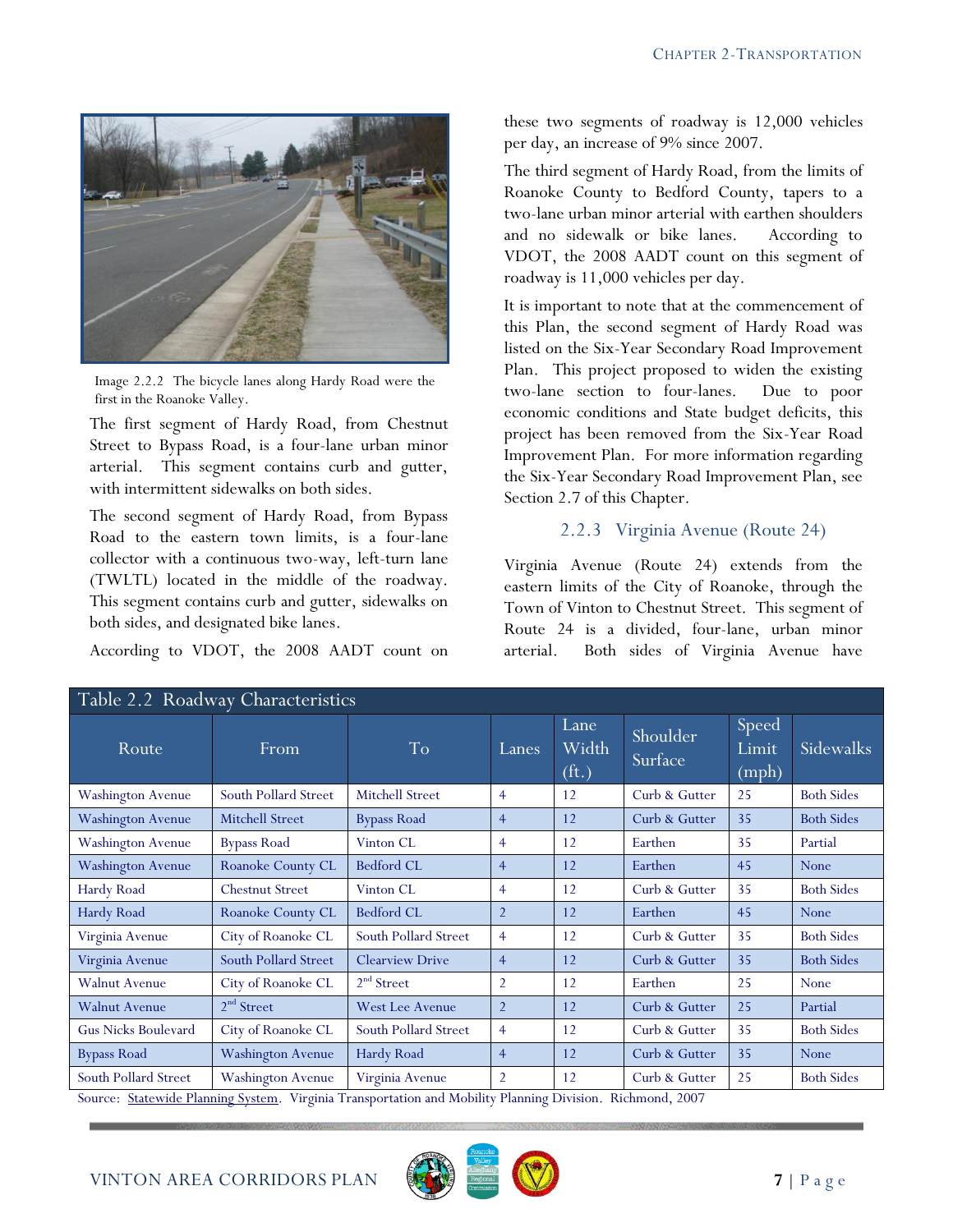intermittent sidewalks with curb and gutter. According to VDOT, the 2008 AADT count on the portion of Virginia Avenue from the western limits of the Town of Vinton to South Pollard Street is 27,000. The remaining portion of this roadway from South Pollard Street to Chestnut Street is 24,000, an increase in over 4% since 2007.

#### 2.2.4 Walnut Avenue

The portion of Walnut Avenue located in the Town of Vinton extends from the limits of the City of Roanoke east to West Lee Avenue. According to the 2008 AADT count, this segment of Walnut Avenue is a two-lane, urban collector that carries 7,300 vehicles per day, an increase in 2.8% since 2007. The eastern portion of the road near Downtown Vinton has sidewalks with curb and gutter, while the western portion near the City of Roanoke only has a paved or earthen shoulder.



Image 2.2.4 Intersection of Walnut Avenue and 8<sup>th</sup> Street

This roadway is listed on the Urban Road Systems Six-Year Improvement Program. Improvements are planned to widen the road, make intersection improvements at Walnut Avenue and  $8<sup>th</sup>$  Street, and replace the low water bridge over Glade Creek. For more information regarding this project, please see Section 2.7 of this Chapter.

#### 2.2.5 Gus Nicks Boulevard

The portion of Gus Nicks Boulevard extending from the limits of the City of Roanoke to South Pollard Street is a four-lane, urban minor arterial. According to VDOT, the 2008 AADT volume is 21,000 vehicles per day for this segment of road. Gus Nicks Boulevard has curb and gutter, as well as sidewalks on both sides.

### 2.2.6 Bypass Road

Bypass Road connects Washington Avenue to Hardy Road as part of the Route 24 corridor. This road is a four-lane, divided, urban minor arterial with curb and gutter, but no sidewalks. According to VDOT, the 2008 AADT volume is 15,000 vehicles per day.

#### 2.2.7 South Pollard Street

South Pollard Street travels through the heart of Downtown connecting Washington Avenue to Virginia Avenue. This road is a two-lane, urban collector with curb and gutter, sidewalks and decorative crosswalks. According to VDOT, the 2008 AADT count on South Pollard Street between Washington Avenue and Jackson Avenue is 6,800. The AADT between Jackson Avenue and Virginia Avenue is 7,100.

A map depicting the AADT of the study corridors can be found in Appendix A.

# 2.3 TRAFFIC VOLUMES AND LEVELS OF SERVICE

#### 2.3.1 Traffic Volumes

Each year VDOT updates daily traffic volumes estimates for interstate, arterial, and primary routes. The volumes are projected as an AADT, which is an estimate of typical daily traffic on a road segment for all days of the week, Sunday through Saturday, over the period of a year. The roadways and streets within the study area have current traffic volumes that range from 6,800 AADT to upwards of 27,000 AADT. Based on VDOT"s Statewide Planning System data (see Table 2.3.1, VDOT Current and Projected Traffic Volumes), traffic volumes are projected to increase annually by 0.66% to as high as 1.33%. Route 24 (Washington Avenue, Bypass Road, Hardy Road and Virginia Avenue) has the highest current AADT and the highest annual growth rate.

#### 2.3.2 Levels of Service

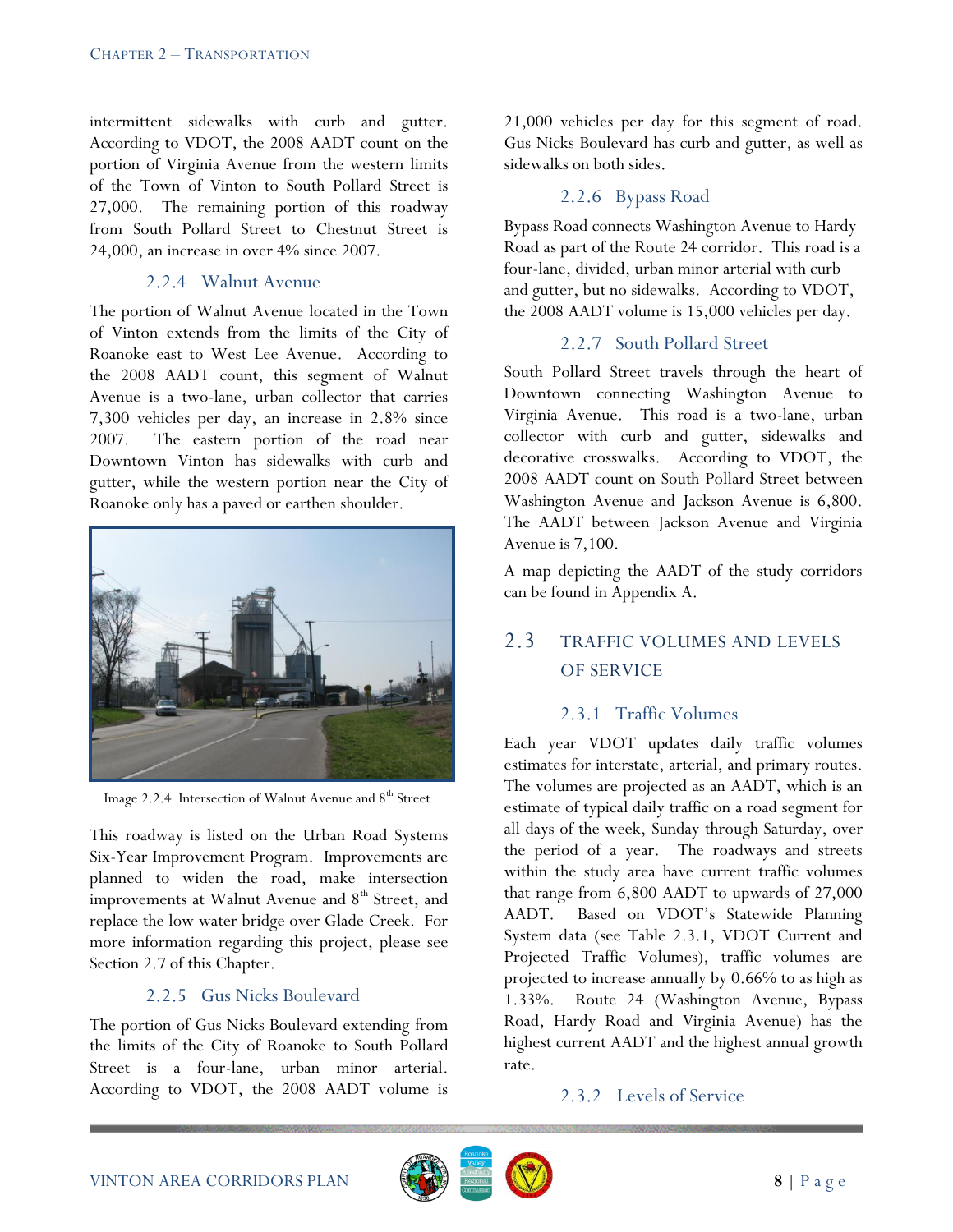| Table 2.3.1 VDOT Current and Projected Traffic Volumes |                          |                         |                     |                              |                               |  |  |  |
|--------------------------------------------------------|--------------------------|-------------------------|---------------------|------------------------------|-------------------------------|--|--|--|
| Route                                                  | From                     | T <sub>o</sub>          | 2007<br><b>AADT</b> | Annual<br><b>Growth Rate</b> | Projected 2035<br><b>AADT</b> |  |  |  |
| <b>Washington Avenue</b>                               | South Pollard Street     | <b>Mitchell Street</b>  | 22,000              | 1.33%                        | 31,941                        |  |  |  |
| <b>Washington Avenue</b>                               | <b>Mitchell Street</b>   | <b>Bypass Road</b>      | 19,000              | 0.66%                        | 20,808                        |  |  |  |
| <b>Washington Avenue</b>                               | <b>Bypass Road</b>       | Vinton CL               | 25,000              | 1.29%                        | 36,173                        |  |  |  |
| <b>Washington Avenue</b>                               | Roanoke County CL        | <b>Bedford CL</b>       | 21,000              | 1.05%                        | 29,615                        |  |  |  |
| Hardy Road                                             | <b>Chestnut Street</b>   | Vinton CL               | 11,000              | 1.03%                        | 13,555                        |  |  |  |
| Hardy Road                                             | <b>Roanoke County CL</b> | <b>Bedford CL</b>       | 11,000              | 0.82%                        | 11,954                        |  |  |  |
| Virginia Avenue                                        | City of Roanoke CL       | South Pollard<br>Street | 26,000              | 1.03%                        | 33,712                        |  |  |  |
| Virginia Avenue                                        | South Pollard Street     | <b>Clearview Drive</b>  | 23,000              | 1.00%                        | 31,356                        |  |  |  |
| <b>Walnut Avenue</b>                                   | City of Roanoke CL       | 2 <sup>nd</sup> Street  | 7,100               | $0.66\%$                     | 8,257                         |  |  |  |
| <b>Walnut Avenue</b>                                   | 2 <sup>nd</sup> Street   | <b>West Lee Avenue</b>  | 7,100               | 0.66%                        | 8,257                         |  |  |  |
| <b>Gus Nicks</b><br><b>Boulevard</b>                   | City of Roanoke CL       | South Pollard<br>Street | 21,000              | 1.66%                        | 29,869                        |  |  |  |
| <b>Bypass Road</b>                                     | <b>Washington Avenue</b> | Hardy Road              | 15,000              | 1.18%                        | 19,981                        |  |  |  |
| South Pollard Street                                   | <b>Washington Avenue</b> | Virginia Avenue         | 6,750               | n/a                          | n/a                           |  |  |  |

Source: Statewide Planning System. Virginia Transportation and Mobility Planning Division. Richmond, 2007

Roadway level of service (LOS) is a measurement of the quality of service provided by a facility. Much like a student's report card, LOS is represented by the letters "A" through "F", with "A" generally representing the most favorable driving conditions and "F" representing the least favorable. LOS A is the best, described as conditions where traffic flows at or above the posted speed limit and all motorists have complete mobility between lanes. LOS F is the lowest measurement of efficiency for a road's performance. Flow is forced; every vehicle moves in lockstep with the vehicle in front of it, with frequent drops in speed to nearly zero mph.

The Highway Capacity Manual and AASHTO Geometric Design of Highways and Streets ("Green Book") list the following levels of service:

- $A$  = Free flow
- $B =$  Reasonably free flow
- $C =$  Stable flow
- $D =$  Approaching unstable flow
- $E =$  Unstable flow
- $F =$  Forced or breakdown flow

Based on the VDOT Statewide Planning System, in 2005 most of the roadways in the study area have a LOS of A, B, or C (see Appendix A). LOS C is the target for urban highways in many jurisdictions, because at this level of service, most experienced drivers are comfortable driving on roads with this classification, roads remain safely below but efficiently close to capacity, and posted speed is maintained. South Pollard Street, Virginia Avenue and the Roanoke County portion of Hardy Road all have a LOS of D, which means traffic is approaching unstable flow and most drivers are restricted in the freedom to select their own speeds.

Assuming annual traffic growth, continued land development, and little change to the roadways; level of service for the study area is expected to degrade over time (see Appendix A). By 2035, most of the roadways are projected to be a LOS C or lower. South Pollard Street, Washington Avenue (Bypass Road to Feather Road), and Hardy Road are all projected to have an LOS of F, which means that they will have unacceptable congestion and stop-andgo traffic.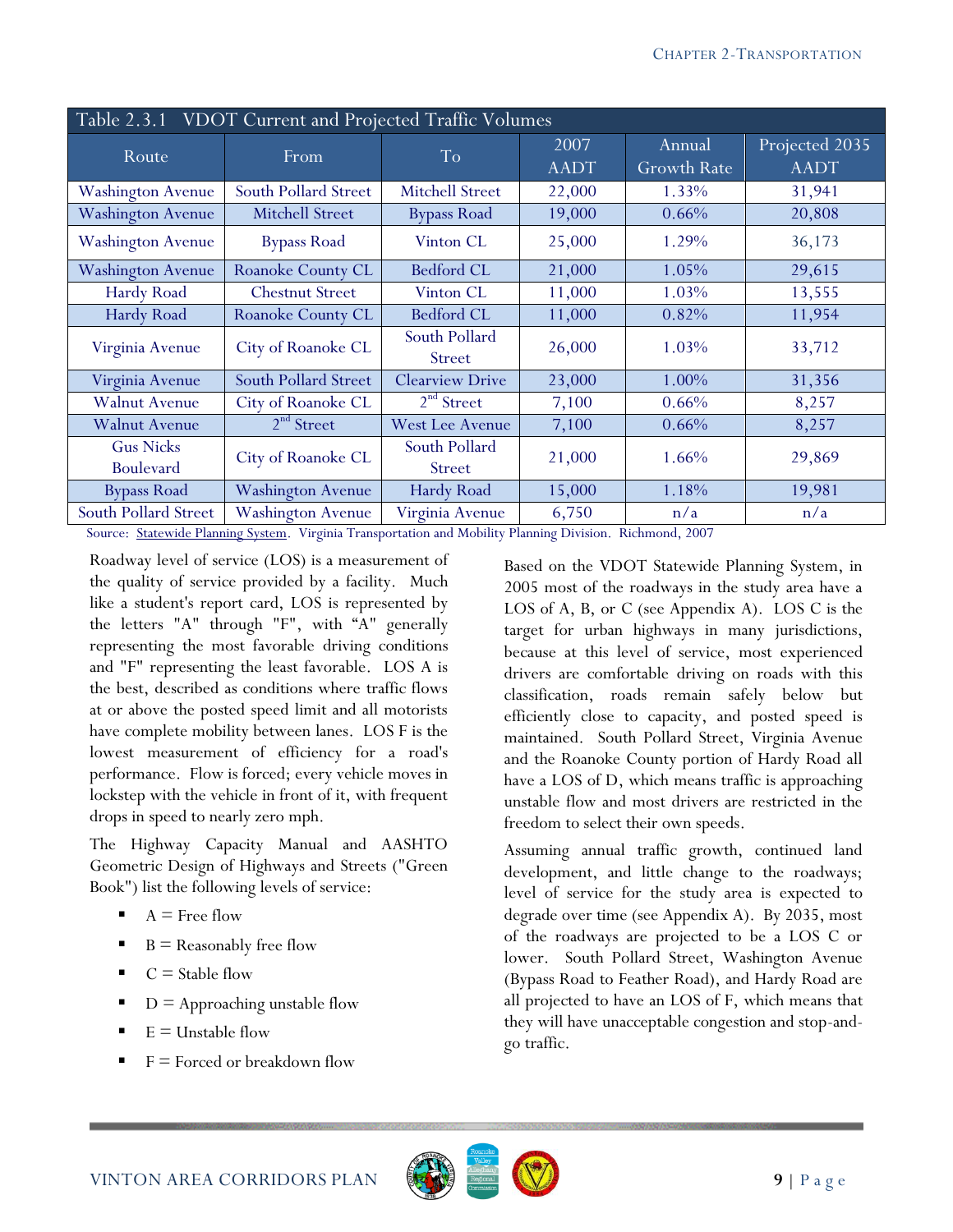# 2.4 TRAFFIC OPERATIONS AND SAFETY

#### 2.4.1 Route 24 Travel Time

In 2003, updated in 2009, the Roanoke Valley-Alleghany Regional Commission completed a travel time study of the Route 24 corridor as it travels through the City of Roanoke, the Town of Vinton and Roanoke County. The western limit of this study is located at the intersection of Jefferson Street and Elm Street (Route 24) in the City of Roanoke. The study continued to evaluate travel times along Route 24 as it passes east through the City of Roanoke and the Town of Vinton. As it passes through the two localities, the road name changes several times: Bullitt Avenue, Jamison Avenue and Dale Avenue in the City of Roanoke; then Virginia Avenue, Hardy Road, Bypass Road and Washington Avenue in the Town of Vinton. The eastern limit of this study is located along Washington Avenue (Route 24) in Roanoke County just east of the East Vinton Plaza.

Travel Time is defined as the time it takes to move

the distance between two points of interest. Travel time is made up of two basic components, running time and stopped delay time. Running Time is the time period when the vehicle or person is in motion. Stopped Delay Time is the time period when the object or person has stopped moving or has almost stopped moving (typically less than 5 mph according to federal guidelines).

An example of Stopped Delay Time is the time period when a vehicle is stopped at a stoplight. Select portions of the study results have been provided in Tables 2.4.1.

# 2.5 BRIDGE AND CULVERT **CONDITIONS**

As a result of bridge incidents such as the devastating I-35 bridge collapse in Minnesota, vigilant efforts to increase bridge safety nationwide have been on the rise. Within 24 hours of the I-35 incident, VDOT had completed a detailed review of the Commonwealth"s 20,842 structures. In addition to the review, VDOT amended the Commonwealth"s

| <b>Route Travel Time Comparison</b><br>Table 2.4.1 |                       |                           |                             |                |                  |                           |                            |  |
|----------------------------------------------------|-----------------------|---------------------------|-----------------------------|----------------|------------------|---------------------------|----------------------------|--|
|                                                    | 2009                  | 2003                      |                             |                |                  |                           |                            |  |
| Date                                               | Period                | Average<br>Speed<br>(mph) | Elapsed<br>Time<br>(h:mm:ss | Period<br>Date |                  | Average<br>Speed<br>(mph) | Elapsed<br>Time<br>(h:m:s) |  |
| 3/10/2009                                          | Eastbound Non-Peak    | 25.66                     | 0:10:41                     | 2/3/2003       | East Peak        | 13.0                      | 0:20:48                    |  |
| 3/10/2009                                          | Westbound Non-Peak    | 20.61                     | 0:13:14                     | 6/6/2003       | East Peak        | 17.0                      | 0:15:56                    |  |
| 3/19/2009                                          | Eastbound Peak        | 25.19                     | 0:10:50                     | 6/6/2003       | West Peak        | 22.2                      | 0:12:11                    |  |
| 3/19/2009                                          | <b>Westbound Peak</b> | 22.49                     | 0:12:09                     | 2/14/2003      | West Non-Peak    | 23.5                      | 0:11:32                    |  |
| 4/7/2009                                           | Eastbound Non-Peak    | 19.98                     | 0:13:42                     | 2/14/2003      | East Non-Peak    | 23.7                      | 0:11:24                    |  |
| 4/7/2009                                           | Westbound Non-Peak    | 22.11                     | 0:12:25                     | 2/4/2003       | West Peak        | 19.8                      | 0:13:39                    |  |
| 4/9/2009                                           | Eastbound Peak        | 18.78                     | 0:14:35                     | 2/4/2003       | East Peak        | 20.5                      | 0:13:12                    |  |
| 4/9/2009                                           | <b>Westbound Peak</b> | 20.83                     | 0:13:12                     | 2/3/2003       | <b>West Peak</b> | 14.6                      | 0:18:36                    |  |
|                                                    | Average               | 21.96                     | 0:12:36                     | 2/3/2003       | West Non-Peak    | 19.6                      | 0:13:47                    |  |
|                                                    |                       |                           |                             | 2/3/2003       | East Non-Peak    | 26.1                      | 0:10:20                    |  |
|                                                    |                       | 1/24/2003                 | West Non-Peak               | 25.3           | 0:10:42          |                           |                            |  |
|                                                    |                       |                           | 1/24/2003                   | East Non-Peak  | 26.3             | 0:10:17                   |                            |  |
|                                                    |                       |                           |                             | Average        |                  | 21.0                      | 0:13:32                    |  |

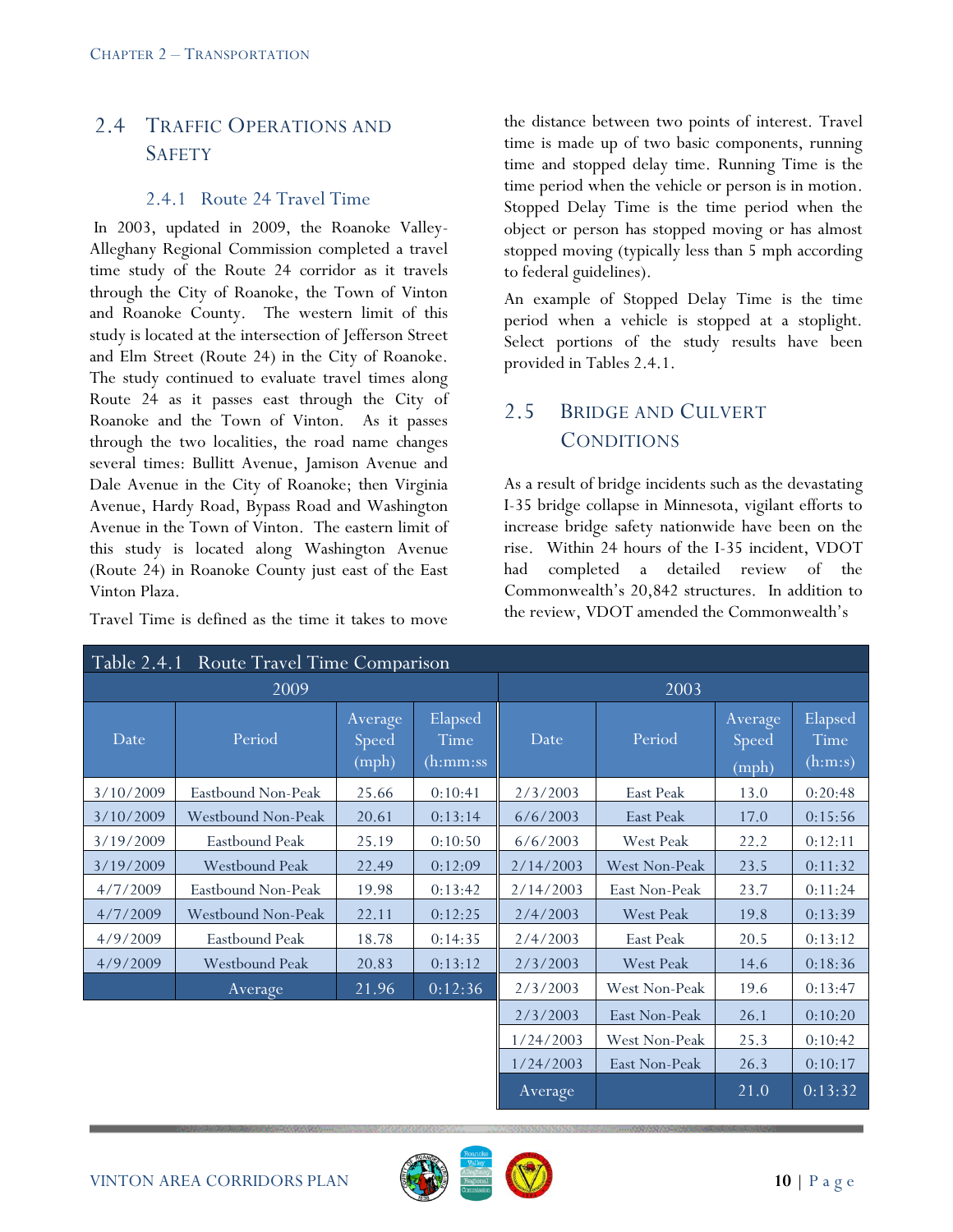| Table 2.5 Vinton Area Corridors Plan - Bridge & Culvert Conditions |               |               |               |                |                |                       |                              |                               |                                         |                   |                     |
|--------------------------------------------------------------------|---------------|---------------|---------------|----------------|----------------|-----------------------|------------------------------|-------------------------------|-----------------------------------------|-------------------|---------------------|
| Crossing                                                           | Type          | Year<br>Built | Deck<br>Cond. | Super<br>Cond. | Sub<br>Cond.   | Culve<br>-rt<br>Cond. | Sufficie<br>$-ncy$<br>Rating | Function-<br>ally<br>Obsolete | Structura<br>$\mathbf{ll}$<br>Deficient | Last<br>Inspected | Respon<br>-sibility |
| Wolf<br>Creek                                                      | Bridge        | 1937          | 6             | 7              | 6              | N                     | 58.8                         | Yes                           | No                                      | 3/4/2009          | <b>VDOT</b>         |
| Wolf<br>Creek                                                      | Culvert       | 1966          | N             | N              | N              | 8                     | 80                           | No                            | No                                      | 2/6/2007          | <b>VDOT</b>         |
| <b>NS</b><br>Railway                                               | Bridge        | 1983          | 7             | $\overline{7}$ | $\overline{7}$ | N                     | 70.7                         | Yes                           | No                                      | 7/23/2007         | Town                |
| Glade<br>Creek                                                     | <b>Bridge</b> | 1932          | 6             | 6              | $\overline{7}$ | N                     | 72.8                         | No                            | No                                      | 6/12/2008         | Town                |

Source: "Bridge and Culvert Conditions: Salem District." Virginia Department of Transportation, 2008.

\* Condition ratings range from 0 (failed condition) to 9 (excellent)

bridge inspection standards to address the Federal Highway Administration (FHWA) technical advisories and recommendations which stemmed from information following the Minnesota bridge collapse. VDOT has an aggressive bridge inspection and safety program which goes beyond federal requirements. Bridges in Virginia are inspected in accordance with National Bridge Inspection Standards. According to VDOT, between 11,000 and 12,000 bridge inspections are conducted each year. Two terms used to summarize bridge deficiencies are "structurally deficient" and "functionally obsolete". As of July 19, 2008, VDOT reported that 755 bridges are listed as structurally deficient and 3,133 are listed as functionally obsolete.

According to the FHWA website, "structural deficiencies are characterized by deteriorated conditions of significant bridge elements and reduced load-carrying capacity". This term does not imply that a bridge is likely to collapse or unsafe, but it does mean that the bridge must be monitored, inspected and maintained on a more frequent basis.

The FHWA states that "functional obsolescence is a function of the geometrics of the bridge not meeting current design standards". As with the term "structural deficiency", this term does not indicate that a bridge is unsafe or likely to collapse. Typically, a functionally obsolete bridge was built to standards that are not used today. A bridge with this classification may have inadequate lane widths,

shoulder widths, or vertical clearance to serve the current traffic demand. A functionally obsolete bridge may also be prone to flooding. The lowwater bridge on Walnut Avenue is an example of a functionally obsolete bridge.

The FHWA states that bridges in rural areas often have a higher percentage of structural deficiencies, while bridges in urban areas have a higher incidence of functional obsolescence due to rising traffic volumes. Three bridges and one culvert are located along the study corridors. According to VDOT, two of the three bridges are classified as functionally obsolete; however, none of the structures are identified as being structurally deficient. Basic information regarding these structures is provided in Table 2.5.



Image 2.5 The culverts under Washington Avenue serve as a pedestrian crossing for the Wolf Creek Greenway.

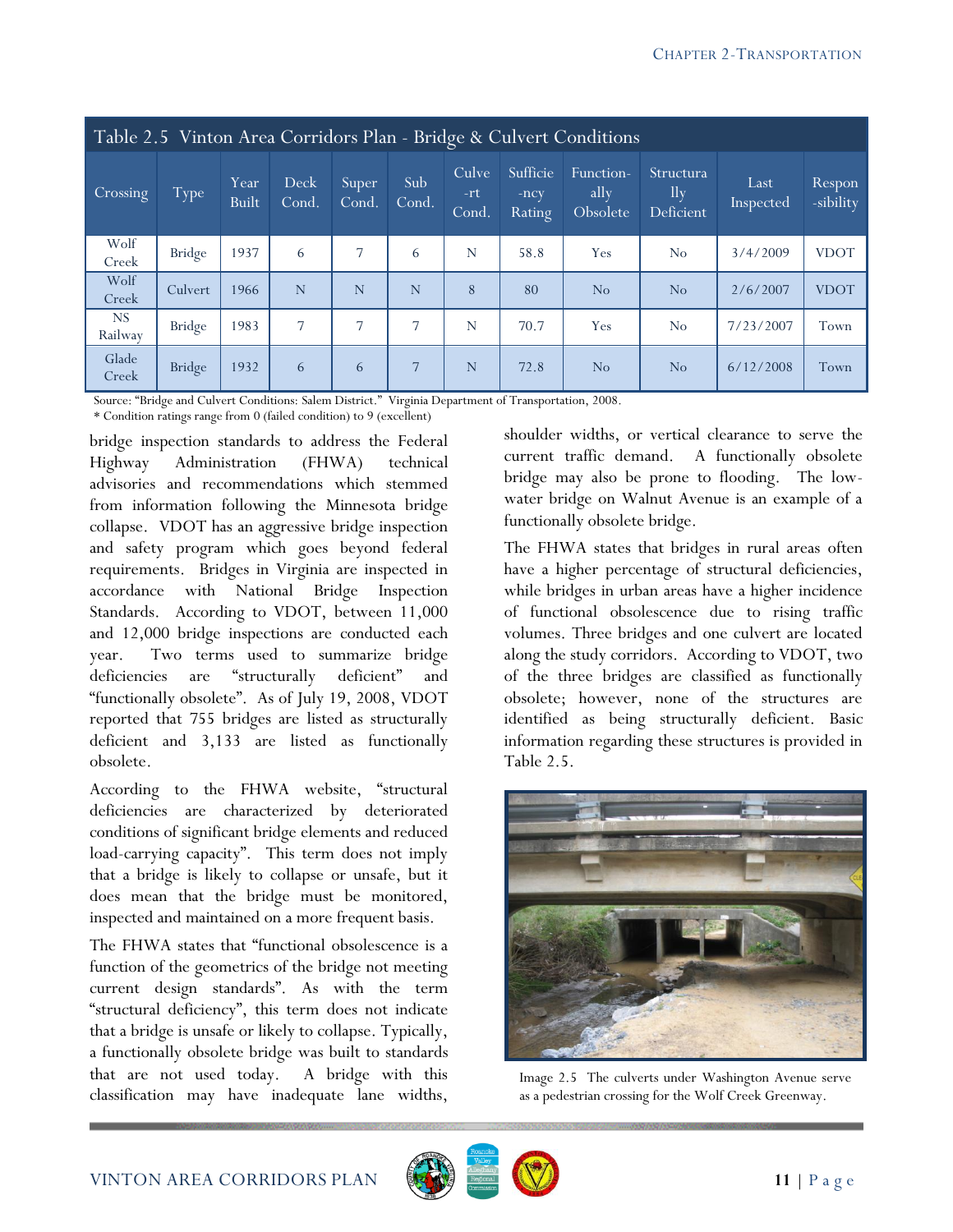# 2.6 LONG RANGE TRANSPORTATION

In order to be eligible for federal funding, all transportation improvement projects in the Town of Vinton and Roanoke County must be included in the Roanoke Valley Area Metropolitan Planning Organization"s Long Range Transportation Plan (LRTP).

The 2025 LRTP list three projects for the Town of Vinton for which funding will likely be available to complete during the 20 year timeframe:

- **Walnut Avenue, Phase I**: Improve the intersection of Walnut Avenue and 8<sup>th</sup> Street and replace the bridge over Glade Creek near 5<sup>th</sup> Street
- **Walnut Avenue, Phase II**: Improve Walnut Avenue to an urban two-lane with curb and gutter, bicycle lanes, and sidewalks; from  $5<sup>th</sup>$  Street to Lee Avenue (funding reductions will likely result in this being moved to the "Vision List")
- **Mountain View Road, Phase I**: Improve Mountain View Road to an urban two-lane with curb and gutter, bicycle lanes, and sidewalks; from Washington Avenue to Ruddell Road (funding reductions will likely result in this being moved to the "Vision List")

Additional "Vision List" projects identified in the LRTP, which may be completed if additional funds become available, include:

- **Mountain View Road, Phase II**: Improve Mountain View Road to an urban two-lane with curb and gutter, bicycle lanes, and sidewalks; from Ruddell Road to Bush Farm Drive
- **Mountain View Road, Phase III**: Improve Mountain View Road to an urban two-lane with curb and gutter, bicycle lanes, and sidewalks; from Bush Farm Drive to Town corporate limits.

The 2025 LRTP lists one project for Roanoke County for which funding will likely be available to complete a reconstruction of Hardy Road, from

Vinton Town Limits to Bedford County Line, including bicycle lanes.

# 2.7 THE SIX-YEAR IMPROVEMENT PROGRAM

The Six-Year Improvement Program allocates funds for transportation projects proposed for construction, development or study in the next six fiscal years. The program is updated annually and is categorized into urban, primary and secondary systems projects.

The Commonwealth Transportation Board (CTB) held a special meeting on Friday, Feb. 13, 2009 to approve a rare mid-year revision of the Six-Year Improvement Program for Fiscal Years 2009-2014. The revision reduced funding for public transportation, rail and highway projects. Shrinking transportation revenues, the increasing cost of maintenance and construction projects, and the uncertainty surrounding long-term federal funding sources all contributed to the need for this revision.

### 2.7.1 Primary Roads System

The CTB is responsible for making decisions regarding the primary system. The localities are responsible for decisions regarding secondary and urban highway system projects. VDOT provides assistance to the CTB and the localities. There are no primary road projects pertaining to the study corridors.

#### 2.7.2 Urban Roads System

The FY 2009-2014 Six-Year Improvement Program indicates that Walnut Avenue is in the urban roads system. This project proposes to upgrade Walnut Avenue with curb, gutter, bike lanes and sidewalks from the East City of Roanoke line to Lee Avenue in the Town of Vinton.

This project has multiple components, but the key priorities are to replace the low-water bridge and make improvements to the  $8<sup>th</sup>$  Street and Walnut Avenue intersection. The estimated cost of this project is \$7,474,000. The funding for this project was reduced to \$1,570,812 (FY 2010-2015). This

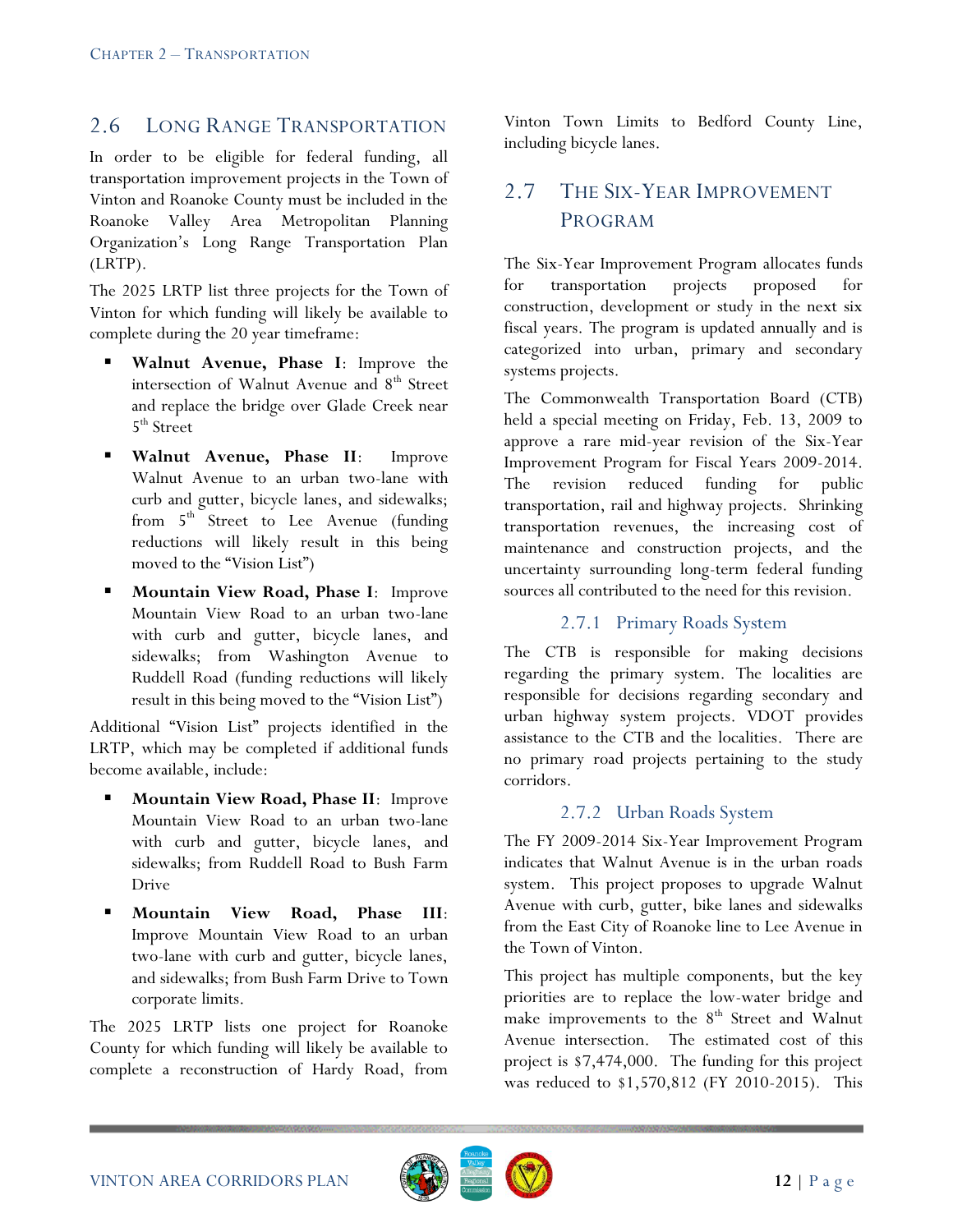overall project is not fully funded; however, preliminary engineering is fully funded. Right-ofway acquisition is not scheduled to begin until FY2015 with construction beginning in FY2016.



Image 2.7.2 A flood in 2003 left the bridge on Walnut Avenue completed submerged.

### 2.7.3 Secondary Roads System

The Code of Virginia requires the Roanoke County Board of Supervisors to approve the allocation of funds for projects identified within the Secondary Roads System Six-Year Plan. In order for a project to remain on the Six-Year Plan, the project must receive sufficient funding to begin the preliminary engineering process within the six-year time frame. As all of the requests cannot be funded due to budget constraints, the requests are prioritized based upon traffic counts, existing and future development, pavement conditions, drainage, safety, and the economic benefit of the project.

The County of Roanoke and VDOT are continuously reviewing and updating the Secondary Roads System Six-Year Improvement Plan. Each fiscal year, staff receives requests concerning secondary roads in Roanoke County. Secondary roads are defined as any route number 600 or greater. The requests are reviewed and classified as maintenance or construction projects. Requests receive maintenance status when the activities involve preserving or restoring the roadway, facility or structure to its original condition; construction improvements generally change or add characteristics to a roadway, facility or structure. Maintenance projects are

normally referred to VDOT"s Resident Administrator for immediate correction, but some of the projects are added to the Revenue Sharing Program list.

Construction projects usually take more than one (1) fiscal year to complete, because these requests require right-of-way acquisition, additional funding, and/or preliminary engineering. Due to the complex nature of construction projects, these requests are put on file to be reviewed during the Six-Year or Revenue Sharing yearly updates.

There are two funding categories in the Six-Year Plan: *County-Wide Incidental Construction Items* and *Numbered Projects*. VDOT defines incidental improvements as any operation, usually constructed within one year, which changes the type, width, length, location, or gradient of a road, facility or structure. Incidental improvements could also include features not originally provided for such road, facility, or structure. The categories of Incidental Construction Services are: traffic services, pipe installation/private entrances, preliminary engineering and surveys, fertilization and seeding, subdivision plan review, right-of-way engineering, traffic calming and rural addition.

The majority of Roanoke County's allocated funds are for Numbered Projects. The Secondary Roads System Six-Year Improvement Plan for FY 2008- 2014 indicates that Hardy Road (Route 634) is Priority Project Number 11. The proposed improvements include the reconstruction of 0.90 mile of existing roadway. The project boundaries will extend from the east corporate limits of the Town of Vinton to 0.01 mile east of Feather Road (Route 654).

Hardy Road has an average annual daily traffic count of 11,000 vehicles (2007 AADT). This secondary road has seen increased development activity and increasing traffic to and from Bedford County. The project was added to the Six-Year Plan in 2004. The FY 2010-2015 Six-Year Improvement Program indicates the total estimated cost of the project to be \$11,304,000.

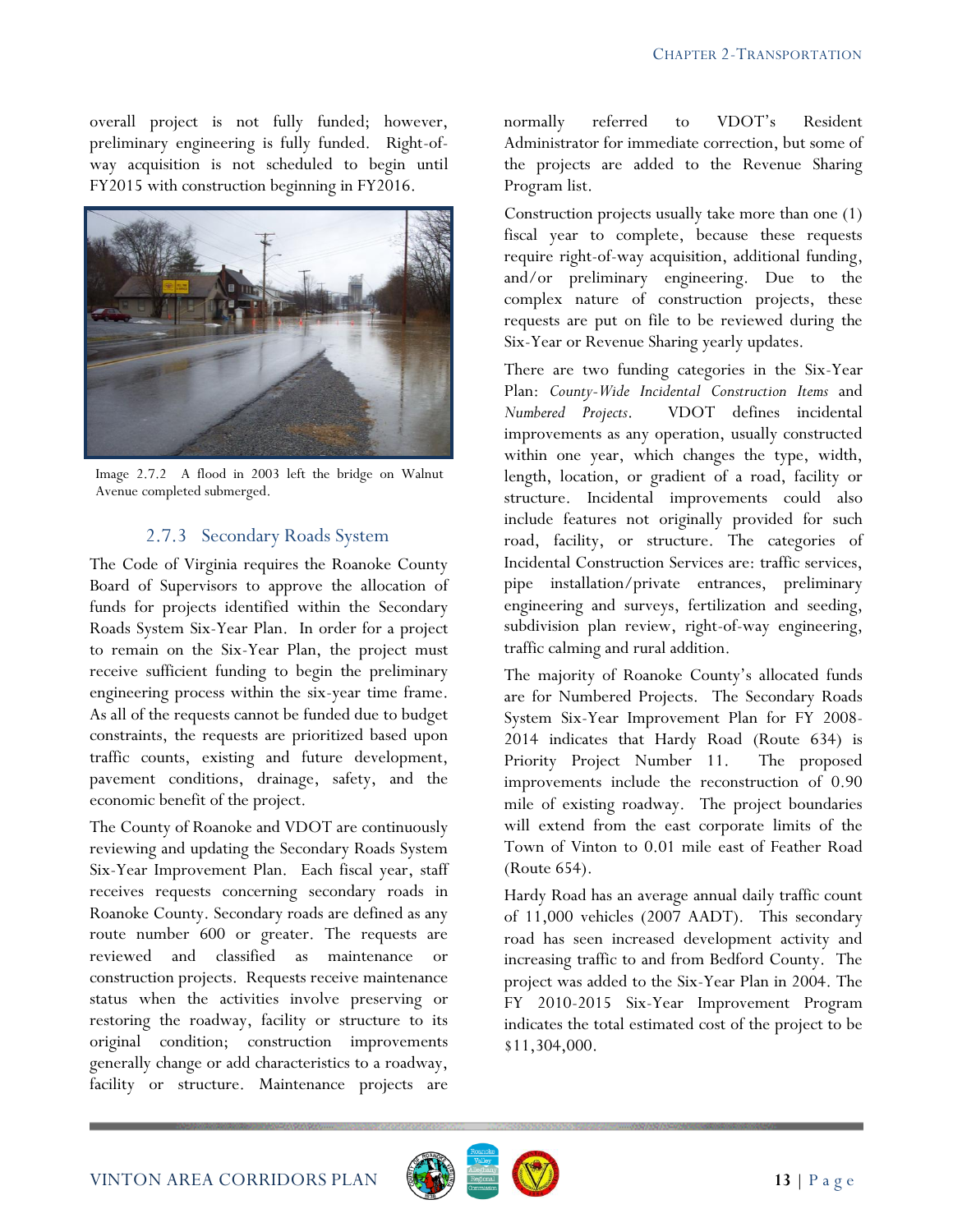

Image 2.7.3 Hardy Road tapers from four lanes to two lanes in Roanoke County near the Town of Vinton.

As of the time of this corridor study, this project has been removed from the Secondary Roads System Six-Year Improvement Plan due to state budget cuts. Preliminary engineering has not been conducted, as no phase of this project is fully funded. Preliminary engineering is not scheduled to begin until FY2012.

# 2.8 THE REVENUE SHARING PROGRAM

The VDOT Revenue Sharing Program provides Roanoke County with an annual opportunity to receive State matching funds for the construction, maintenance, and improvements to primary and secondary roads in the State's highway system. VDOT and County staff review and evaluate each request received for inclusion in the Revenue Sharing Program. An application for Revenue Sharing Program funding must be made by resolution of the Roanoke County Board of Supervisors. Project funding is allocated by resolution of the Commonwealth Transportation Board. Construction may be performed by VDOT, or where appropriate, by Roanoke County under an agreement with VDOT. The maximum state participation amount is \$1 million per locality. The Revenue Sharing Projects in Roanoke County receive \$500,000 in County funds and \$500,000 in State Matching funds.

### 2.8.1 William Byrd Traffic Impact Analysis

In 2007, Roanoke County consulted Ramey, Kemp and Associates, Inc. to evaluate the traffic operations at the entrance of William Byrd High and Middle Schools located on Washington Avenue (Route 24), as well as the internal circulation on campus. Since there is one access point for both schools on Route 24, the traffic problems are compounded with excessive queues in both directions even with a crossing guard positioned at the intersection to guide traffic flow. The traffic engineering services included a 12-hour traffic count, field operations, development of a Synchro/SimTraffic Model of the existing conditions, identification of problems and potential solutions and recommended improvements.

The extension of the existing east bound turning lane in front of William Byrd High School on Washington Avenue (Route 24) was added to the FY2009/2010 Revenue Sharing Project list. The Project is being administered by VDOT.

# 2.9 ACCIDENT DATA

Accident reports were collected from Roanoke County and the Town of Vinton for a three year period from 2006 to 2008. An accident spot map (Appendix A) was developed which shows a point where each of the accidents occurred during the period of time, as well as the type of accident (accident type was not available for the Town of Vinton). This map is used to get a picture of where accidents cluster in smaller areas.

Based on the reports and mapping, locations were ranked by the number of accidents from 2006-2008 (Table 2.9). A majority of the top intersections are signalized, which is not surprising since they are often the most heavily traveled intersection types and generally make up more than 50% of all accidents in urban areas (FHWA 2007).

The vicinity of the Washington Avenue and Feather Road intersection was the highest ranked accident location along the study corridors, with 40 accidents

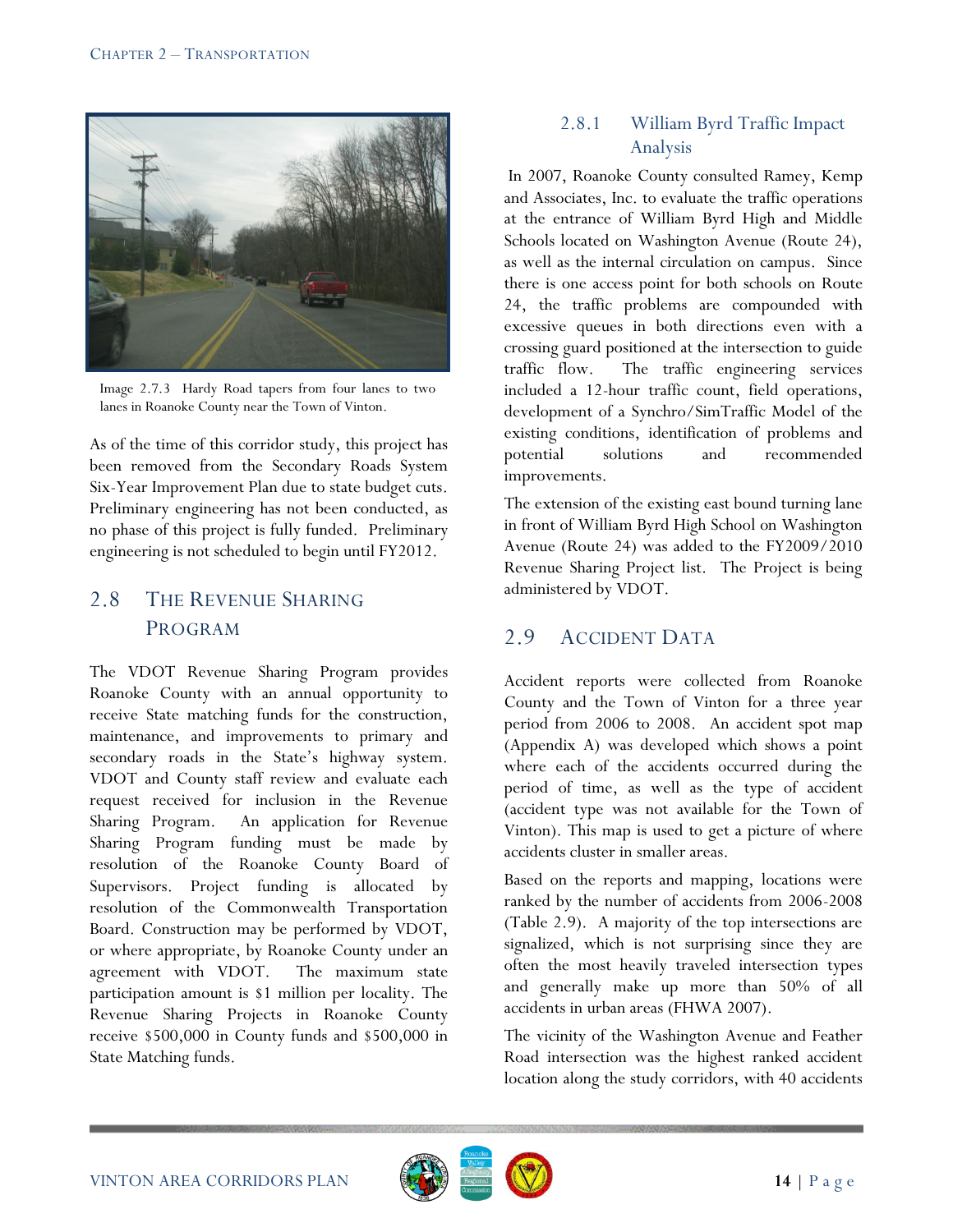during the three year period. A majority (57%) of the accidents at this intersection were rear-ending collisions where the driver was following too closely or not paying attention. Twenty percent (20%) of the accidents were angle collisions with other vehicles. Most of the drivers involved in these accidents were cited with disregarding a traffic signal or failure to maintain control. The remaining 23% were made up of accidents involving deer, fixed objects, or sideswiping another vehicle.

| Table 2.9 Top 10 Vinton Area Accident |
|---------------------------------------|
| Locations (2006-2008)                 |

| Ranking        | Route                | Intersection                        | Number<br>$\sigma$<br>Accidents |
|----------------|----------------------|-------------------------------------|---------------------------------|
| 1              | Washington<br>Avenue | Feather Road                        | 40                              |
| $\overline{2}$ | Hardy Road           | <b>Spruce Street</b>                | 8                               |
| 3              | Walnut<br>Avenue     | 8 <sup>th</sup> Street              | 8                               |
| $\overline{4}$ | Washington<br>Avenue | Maplewood<br><b>Drive</b>           | 7                               |
| 5              | Hardy Road           | <b>Feather Road</b>                 | 7                               |
| 6              | Virginia<br>Avenue   | 4 <sup>th</sup> Street              | 7                               |
| 7              | Hardy Road           | McGeorge<br><b>Drive</b>            | 6                               |
| 8              | Hardy Road           | <b>Finney Drive</b>                 | 6                               |
| 9              | Washington<br>Avenue | <b>Spring Grove</b><br><b>Drive</b> | 6                               |
| 10             | Hardy Road           | Beechwood<br>Drive                  | 5                               |

Source: Roanoke County and Town of Vinton Police Departments

# 2.10 PUBLIC TRANSPORTATION

### 2.10.1 Valley Metro

Valley Metro is the public transportation provider in the Roanoke Valley. The services provided by Valley Metro include fixed bus routes, specialized transportation for the disabled and special event shuttles. There are twenty-four (24) fixed bus routes in the Roanoke Valley, two of which serve the Town of Vinton. The routes serving the Town of Vinton operate Monday through Saturday from approximately 5:45 a.m. until 8:45 p.m. on Washington Avenue, Virginia Avenue, Bypass Road, and South Pollard Street. At the time of this study, there are no bus routes serving eastern Roanoke County. A map of the Valley Metro Routes is available in Appendix A.



Image 2.10.1 Two Valley Metro routes serve the Town of Vinton.

#### 2.10.2 S.T.A.R.

In accordance with the American"s with Disabilities Act (ADA), Valley Metro also offers S.T.A.R. (Specialized Transit Arranged Rides) for individuals who are functionally unable to ride a regular bus due to a disability. S.T.A.R. is operated by RADAR, a non-profit corporation that has provided rural public transit services and paratransit in the Roanoke Valley for over 33 years. RADAR drivers are trained in passenger assistance, defensive driving, CPR, and wheelchair securement procedures. Limited driver assistance is available for boarding and unboarding of patrons. A driver may not enter a building to provide assistance.

The S.T.A.R. service area includes the City of Roanoke, City of Salem and Town of Vinton. To be eligible for the S.T.A.R. service, individuals who have special transportation needs must first complete an application through Valley Metro. After an applicant is qualified, they may call to reserve a bus to pick them up anywhere within  $\frac{3}{4}$  of a mile on